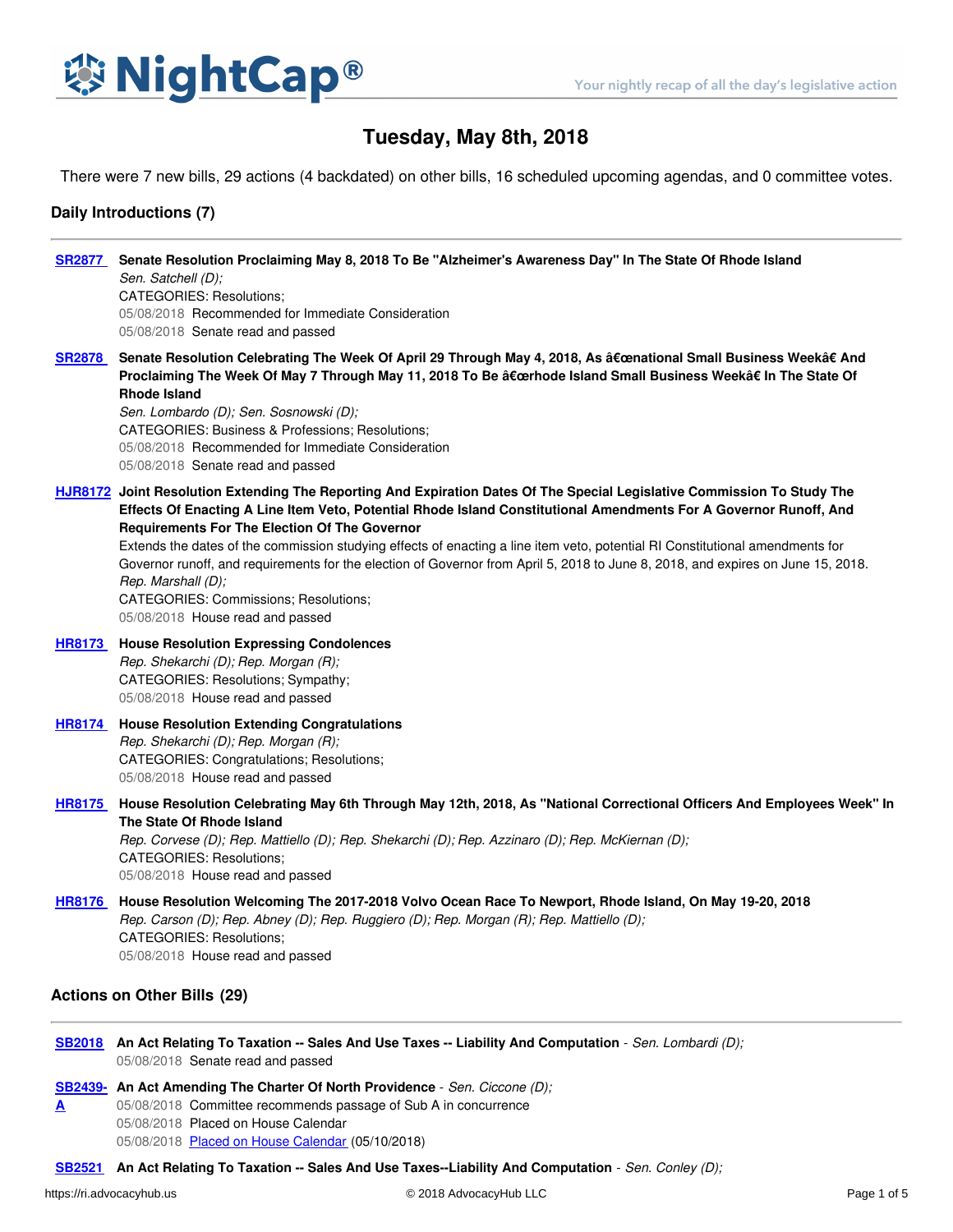05/08/2018 Senate read and passed [SB2551](https://ri.advocacyhub.us/2018/bills/sb2551) An Act Relating To State Affairs And Government -- The Rhode Island Aging And Disability Resource Center - Sen. Goodwin *(D);* 05/08/2018 Senate read and passed **[SB2829](https://ri.advocacyhub.us/2018/bills/sb2829) An Act Relating To Towns And Cities -- Election And Qualification Of Officers** - *Sen. Crowley (D);* 05/08/2018 Committee recommends passage in concurrence 05/08/2018 Placed on House Calendar 05/08/2018 Placed on House [Calendar](http://status.rilin.state.ri.us/documents/calendar-14558.pdf) (05/10/2018) [SR2848](https://ri.advocacyhub.us/2018/bills/sr2848) Senate Resolution Expressing Deepest Condolences On The Passing Of Margaret M. McKnight - Sen. Lynch Prata (D); 05/08/2018 Senate read and passed [SB2849](https://ri.advocacyhub.us/2018/bills/sb2849) An Act To Vacate The Forfeiture Or Revocation Of The Charter Of J.B. Simon, Inc. - Sen. Lynch Prata (D); 05/08/2018 Senate read and passed [SB2850](https://ri.advocacyhub.us/2018/bills/sb2850) An Act To Vacate The Forfeiture Or Revocation Of The Charter Of Tuckertown Fire Department, Inc. - Sen. Sosnowski (D); 05/08/2018 Senate read and passed [SB2875](https://ri.advocacyhub.us/2018/bills/sb2875) An Act To Vacate The Forfeiture Or Revocation Of The Charter Of Mariners Memorial Foundation - Sen. Euer (D); 05/08/2018 Senate read and passed [SR2876](https://ri.advocacyhub.us/2018/bills/sr2876) Senate Resolution Proclaiming The Month Of May, 2018, To Be "Water's Worth It Month" In The State Of Rhode Island - Sen. *Nesselbush (D);* 05/08/2018 Senate read and passed [HB7246](https://ri.advocacyhub.us/2018/bills/hb7246) An Act Relating To Taxation -- Offer In Compromise Of Personal Income Tax Debt Act - Rep. Lancia (R); 05/08/2018 [Committee](http://status.rilin.state.ri.us/documents/agenda-14537.pdf) postponed at request of sponsor (05/08/2018) **[HB7743-](https://ri.advocacyhub.us/2018/bills/hb7743) An Act Relating To Solemnization Of Marriages** - *Rep. Keable (D);* **aa** 05/08/2018 House passed as amended (floor amendment) **[HB7939](https://ri.advocacyhub.us/2018/bills/hb7939) An Act Relating To Businesses And Professions -- Land Surveyors** - *Rep. Craven (D);* 05/08/2018 House read and passed [HB7969](https://ri.advocacyhub.us/2018/bills/hb7969) An Act To Vacate The Forfeiture Or Revocation Of The Charter Of F. Nasiff, Jr. & Co., Inc. - Rep. Edwards (D); 05/08/2018 Senate passed in concurrence 05/08/2018 Transmitted to Governor **[HR7975](https://ri.advocacyhub.us/2018/bills/hr7975) House Resolution Creating A Special Legislative Commission To Study And Make Recommendations To Encourage Economic Development Within Blackstone Valley** - *Rep. Marszalkowski (D);* 05/08/2018 Committee recommends passage [HB7997](https://ri.advocacyhub.us/2018/bills/hb7997) An Act To Vacate The Forfeiture Or Revocation Of The Charter Of Pride Electric Llc - Rep. O'Brien (D); 05/08/2018 Senate passed in concurrence 05/08/2018 Transmitted to Governor [HB8088](https://ri.advocacyhub.us/2018/bills/hb8088) An Act Authorizing The Town Of Jamestown To Issue General Obligation Bonds And Notes In An Amount Not To Exceed **\$9,800,000 To Finance Construction, Replacements, Renovations And/or Other Improvements And Related Equipment At The Jamestown Public Schools, The Jamestown Golf Course And The Jamestown Philomenian Library** - *Rep. Ruggiero (D);*

- **[HB8114](https://ri.advocacyhub.us/2018/bills/hb8114) An Act Relating To Towns And Cities -- Election And Qualification Of Officers** *Rep. Messier (D);* 05/08/2018 House read and passed
- **[HB8130](https://ri.advocacyhub.us/2018/bills/hb8130) An Act Relating To Alcoholic Beverages - Licenses** *Rep. Diaz (D);* 05/08/2018 [Committee](http://status.rilin.state.ri.us/documents/agenda-14548.pdf) postponed at request of sponsor (05/09/2018)

05/08/2018 Withdrawn at sponsor's request

### **Backdated Actions**

These are actions that were added to the state site on 5/8/2018, but have an official action date from a previous day. They are added here *because they did not exist at the time the NightCap for the previous date was prepared.*

- [HB7246](https://ri.advocacyhub.us/2018/bills/hb7246) An Act Relating To Taxation -- Offer In Compromise Of Personal Income Tax Debt Act Rep. Lancia (R); 05/04/2018 Scheduled for hearing and/or consideration
- [SB2225](https://ri.advocacyhub.us/2018/bills/sb2225) An Act Relating To Department Of Behavioral Healthcare, Developmental Disabilities And Hospitals -- Powers And Duties --**Chemical Dependency Professionals** - *Sen. Archambault (D);* 05/02/2018 Placed on Senate Calendar
- [SB2225](https://ri.advocacyhub.us/2018/bills/sb2225) An Act Relating To Department Of Behavioral Healthcare, Developmental Disabilities And Hospitals -- Powers And Duties --**Chemical Dependency Professionals** - *Sen. Archambault (D);*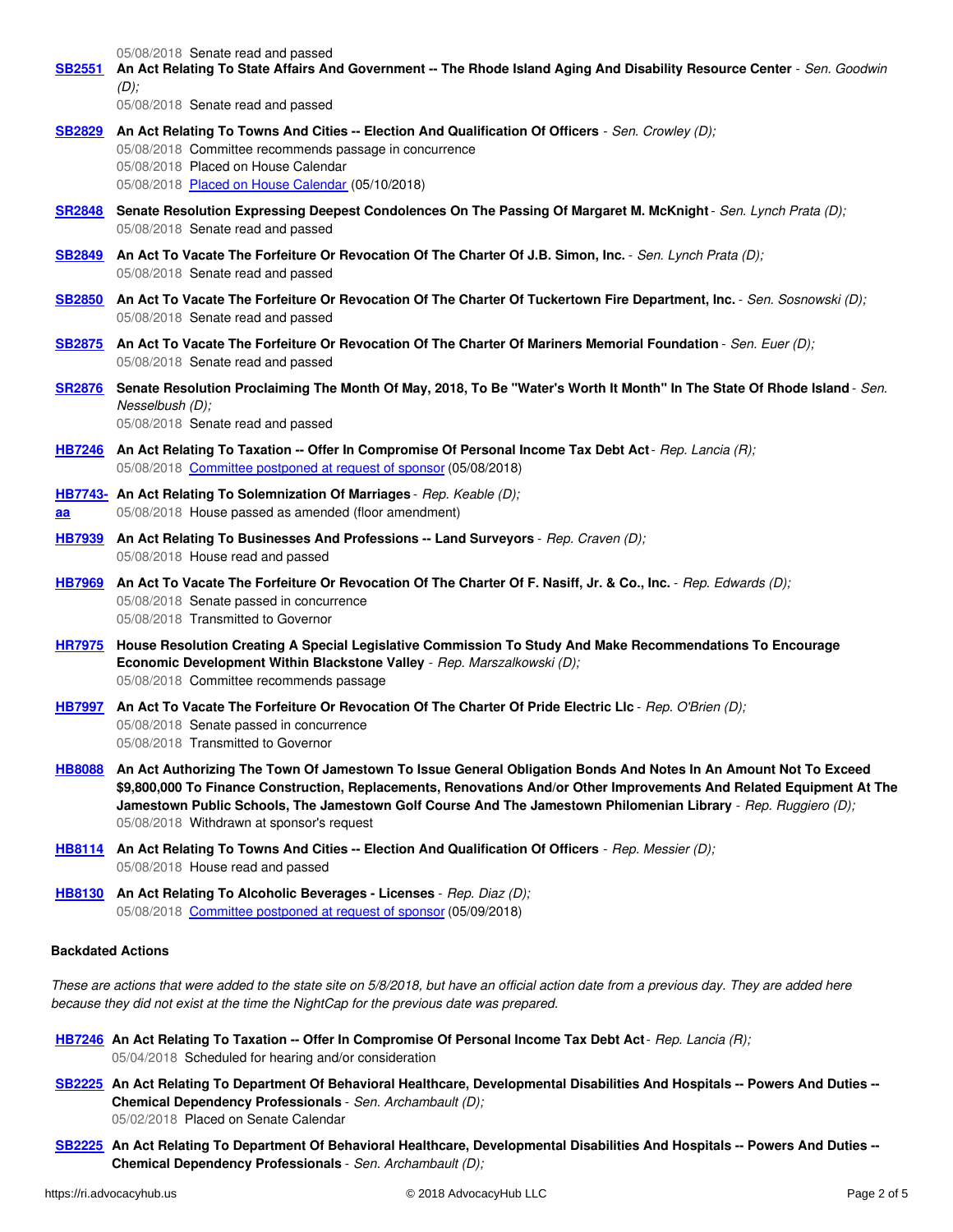## **Upcoming Agendas (16)**

| Wed 5/9/18,                                | <b>SENATE Calendar</b> - Senate Chamber                                                                                                                                                                         |
|--------------------------------------------|-----------------------------------------------------------------------------------------------------------------------------------------------------------------------------------------------------------------|
| <b>View PDF</b>                            | 1. <b>SB2033-A</b> Sen. Felag (D) - An Act Relating To Motor And Other Vehicles -- Registration Fees--Disabled<br>Veterans                                                                                      |
|                                            | 2. SB2112<br>Sen. Ruggerio (D) - An Act Relating To Health And Safety - The Hospital Conversions Act<br>3. SB2254-A Sen. Sheehan (D) - An Act Relating To Motor And Other Vehicles -- The Registration Of Motor |
|                                            | Vehicles -- Special Plate For Friends Of Plum Beach Lighthouse, Inc.<br>Sen. DaPonte (D) - An Act Relating To Health And Safety - The Hospital Conversion Act<br>4. SB2467                                      |
|                                            | Sen. Sosnowski (D) - An Act Relating To The General Assembly - Naming The University Of<br>5. SB2809<br>Rhode Island Welcome Center                                                                             |
| Wed 5/9/18, Rise of the Senate             | <b>SENATE Housing &amp; Municipal Government - Room 211 - State House</b>                                                                                                                                       |
| Posted: 5/4/2018 4:33pm<br><b>View PDF</b> | 1. SB2020-A Sen. Raptakis (D) - An Act In Amendment Of Chapter 330 Of The Public Laws Of 1997 As<br>Amended By Chapter 140 Of The Public Laws Of 2006, Pertaining To Sewers In The Town Of<br>Coventry          |
|                                            | 2. SB2861<br>Sen. Sosnowski (D) - An Act Relating To State Affairs And Government -- Housing Resources                                                                                                          |
| Wed 5/9/18, Rise of the Senate             | <b>SENATE Labor</b> - Room 212 - State House                                                                                                                                                                    |
| Posted: 5/4/2018 3:06pm<br><b>View PDF</b> | 1. <b>SB2871</b> An Act Relating To Labor And Labor Relations -- Department Of Labor And Training                                                                                                               |
| Wed 5/9/18, Rise of the Senate             | <b>SENATE Rules, Government Ethics and Oversight - Room 313 - State House</b>                                                                                                                                   |
| Posted: 5/4/2018 4:32pm<br><b>View PDF</b> | 1. <b>SB2104</b> Sen. Raptakis (D) - An Act Relating To State Affairs And Government -- Establishing An Office Of<br><b>Inspector General</b>                                                                   |
|                                            | 2. <b>SB2263</b> Sen. Sheehan (D) - An Act Relating To State Affairs And Government -- Establishing An Office Of<br><b>Inspector General</b>                                                                    |
|                                            | 3. <b>SB2480</b> Sen. Algiere (R) - An Act Relating To State Affairs And Government -- Establishing An Office Of<br><b>Inspector General</b>                                                                    |
| Wed 5/9/18.                                | <b>HOUSE Calendar</b> - House Chamber                                                                                                                                                                           |
| <b>View PDF</b>                            | 1. HB7383-A Rep. Keable (D) - An Act Relating To Property - Trespass And Actions For<br>Possession                                                                                                              |
|                                            | 2. HB7767-A Rep. Cunha (D) - An Act Relating To Towns And Cities - Zoning Ordinances                                                                                                                            |
| Wed 5/9/18, Rise of the House              | <b>HOUSE Finance</b> - Room 35 - State House                                                                                                                                                                    |
| Posted: 5/4/2018 1:08pm                    |                                                                                                                                                                                                                 |
| <b>View PDF</b>                            | 1. HB7058 Rep. Lancia (R) - An Act Relating To State Affairs And Government - Veterans' Small Business<br>Loan Program                                                                                          |
|                                            | Rep. Lancia (R) - An Act Relating To State Affairs And Government -- Department Of<br>2. HB7059<br>Environmental Management--State Beach, Park And Recreation Area User Fees                                    |
|                                            | 3. HB7093 Rep. Lombardi (D) - An Act Relating To State Affairs And Government -- Housing Resources --<br><b>Homeless Shelters</b>                                                                               |
|                                            | 4. HB7219 Rep. McNamara (D) - An Act Relating To State Affairs And Government -- Solar Industry<br>Economic Investment Act                                                                                      |
|                                            | 5. HB7287 Rep. Filippi (I) - An Act Relating To State Affairs And Government -- Audio And Video Recordings                                                                                                      |
|                                            | 6. HB7288 Rep. Filippi (I) - An Act Relating To Motor And Other Vehicles -- Registration Of Vehicles                                                                                                            |
|                                            | 7. HB7311 Rep. Shanley (D) - An Act Relating To Statutes And Statutory Construction -- Payment Of<br><b>Statutory Fees</b>                                                                                      |
|                                            | 8. HB7351 Rep. Filippi (I) - An Act Relating To Motor And Other Vehicles - Registration Plates                                                                                                                  |
|                                            | 9. HB7356 Rep. Handy (D) - An Act Relating To State Affairs And Government -- State Construction<br><b>Projects Metrics</b>                                                                                     |
|                                            | 10. HB7402 Rep. McNamara (D) - An Act Relating To State Affairs And Government -- Governor's<br><b>Commission On Disabilities</b>                                                                               |
|                                            | 11. HB7404 Rep. Maldonado (D) - An Act Relating To Courts And Civil Procedure--Procedure Generally --<br>Fees                                                                                                   |

12. **[HB7482](https://ri.advocacyhub.us/2018/bills/hb7482)** *Rep. Marszalkowski (D)* - An Act Relating To Motor And Other Vehicles - Registration Fees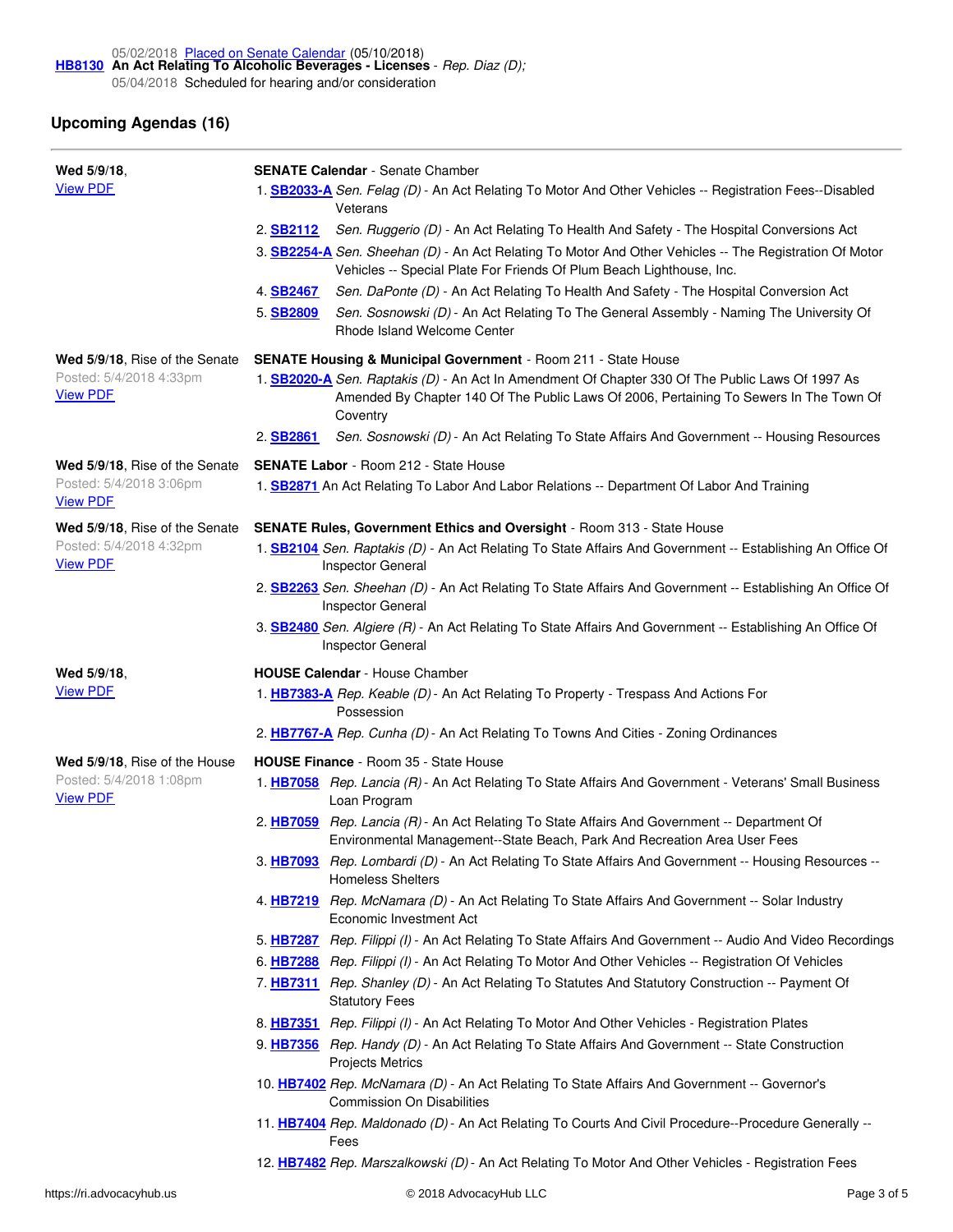- 13. **[HB7485](https://ri.advocacyhub.us/2018/bills/hb7485)** *Rep. Filippi (I)* An Act Relating To State Affairs And Government -- Rhode Island Commerce
- Corporation 14. **[HB7488](https://ri.advocacyhub.us/2018/bills/hb7488)** *Rep. Giarrusso (R)* An Act Relating To State Affairs And Government Commerce Corporation
- 15. **[HB7517](https://ri.advocacyhub.us/2018/bills/hb7517)** *Rep. McEntee (D)* An Act Relating To State Affairs And Government -- Tourism And Development
- 16. **[HB7553](https://ri.advocacyhub.us/2018/bills/hb7553)** *Rep. Phillips (D)* An Act Relating To State Affairs And Government -- Micro Zone Economic Revitalization Act
- 17. **[HB7663](https://ri.advocacyhub.us/2018/bills/hb7663)** *Rep. Mendonca (R)* An Act Relating To State Affairs And Government Rebuild Rhode Island Tax Credit
- 18. **[HB7812](https://ri.advocacyhub.us/2018/bills/hb7812)** *Rep. Tobon (D)* An Act Relating To Corporations, Associations, And Partnerships
- 19. **[HB7813](https://ri.advocacyhub.us/2018/bills/hb7813)** *Rep. Tobon (D)* An Act Relating To State Affairs And Government Rhode Island Public Rail Corporation Act
- 20. **[HB7818](https://ri.advocacyhub.us/2018/bills/hb7818)** *Rep. Ucci (D)* An Act Relating To State Affairs And Government State Lottery Disbursement Of Revenue
- 21. **[HB7834](https://ri.advocacyhub.us/2018/bills/hb7834)** *Rep. Roberts (R)* An Act Relating To State Affairs And Government Department Of Administration
- 22. **[HB7843](https://ri.advocacyhub.us/2018/bills/hb7843)** *Rep. Mendonca (R)* An Act Relating To Health And Safety -- State Building Code
- 23. **[HB7849](https://ri.advocacyhub.us/2018/bills/hb7849)** *Rep. Solomon (D)* An Act Relating To State Affairs And Government Establishing A Small Business Development Fund
- 24. **[HB7900](https://ri.advocacyhub.us/2018/bills/hb7900)** *Rep. Slater (D)* An Act Relating To State Affairs And Government -- The Home Energy Rate Affordability Act
- 25. **[HB7936](https://ri.advocacyhub.us/2018/bills/hb7936)** *Rep. Filippi (I)* An Act Relating To Motor And Other Vehicles -- Automated School-Zone-Speed-Enforcement System Act Of 2016
- 26. **[HB8018](https://ri.advocacyhub.us/2018/bills/hb8018)** *Rep. Tobon (D)* An Act Relating To Taxation -- Qualified Family Migration To Rhode Island Act
- 27. **[HB8034](https://ri.advocacyhub.us/2018/bills/hb8034)** *Rep. Phillips (D)* An Act Relating To Motor And Other Vehicles -- Registration Of Vehicles -- Special Plate For Masonic Grand Lodge Charities Of Rhode Island
- **HOUSE Health, Education & Welfare** Room 101 State House
- 1. **[HB7194](https://ri.advocacyhub.us/2018/bills/hb7194)** *Rep. McNamara (D)* An Act Relating To Motor And Other Vehicles Driver Education **Requirements**
- 2. **[HB7294](https://ri.advocacyhub.us/2018/bills/hb7294)** *Rep. McNamara (D)* An Act Relating To Health And Safety Treatment For Patients With Terminal Illness--The Neil Fachon Terminally Ill Patients' Right To Try Act Of 2018
- 3. **[HR7375](https://ri.advocacyhub.us/2018/bills/hr7375)** *Rep. O'Brien (D)* House Resolution Amending The Membership And Extending The Reporting And Expiration Dates Of The Special Legislative Commission To Assess And Make Recommendations On The Educational Needs Of Children With Dyslexia And/or Reading **Disabilities**
- 4. **[HB7419](https://ri.advocacyhub.us/2018/bills/hb7419)** *Rep. McNamara (D)* An Act Relating To Education -- Health And Safety Of Pupils--Food And Beverages
- 5. **[HB7569](https://ri.advocacyhub.us/2018/bills/hb7569)** *Rep. Ackerman (D)* An Act Relating To Health And Safety -- Licensing Of Health Care Facilities

#### **Wed 5/9/18**, Rise of the House **HOUSE Judiciary** - Room 205 - State House

- 1. **[HB7066](https://ri.advocacyhub.us/2018/bills/hb7066)** *Rep. Marshall (D)* An Act Relating To Criminal Procedure -- Trials
- 2. **[HB7337](https://ri.advocacyhub.us/2018/bills/hb7337)** *Rep. Hearn (D)* An Act Relating To Property Easements
- 3. **[HB7543](https://ri.advocacyhub.us/2018/bills/hb7543)** *Rep. Handy (D)* An Act Relating To Elections Party Conventions
- 4. **[HB7889](https://ri.advocacyhub.us/2018/bills/hb7889)** *Rep. Tanzi (D)* An Act Relating To Courts And Civil Procedure--Courts -- Domestic Assault
- 5. **[HB8042](https://ri.advocacyhub.us/2018/bills/hb8042)** *Rep. McKiernan (D)* An Act Relating To Public Offices And Employees -- Code Of Ethics
	- 6. **[HB8087](https://ri.advocacyhub.us/2018/bills/hb8087)** *Rep. Abney (D)* An Act Relating To Solemnization Of Marriages
	- 7. **[HB8119](https://ri.advocacyhub.us/2018/bills/hb8119)** *Rep. Lima (D)* An Act Relating To Criminal Offenses Weapons
	- 8. **[HB8128](https://ri.advocacyhub.us/2018/bills/hb8128)** *Rep. Lima (D)* An Act Relating To Motor And Other Vehicles
	- 9. **[HB8129](https://ri.advocacyhub.us/2018/bills/hb8129)** *Rep. Casimiro (D)* An Act Relating To Criminal Offenses -- Trafficking Of Persons And Involuntary Servitude
	- 10. **[HB8130](https://ri.advocacyhub.us/2018/bills/hb8130)** COMMITTEE POSTPONED *Rep. Diaz (D)* An Act Relating To Alcoholic Beverage
	- 11. **[HB8132](https://ri.advocacyhub.us/2018/bills/hb8132)** *Rep. Regunberg (D)* An Act Relating To Food And Drugs The Good Samaritan Overdose Prevention Act Of 2016
	- 12. **[HB8133](https://ri.advocacyhub.us/2018/bills/hb8133)** *Rep. Keable (D)* An Act Relating To Solemnization Of Marriages
	- 13. **[HB8134](https://ri.advocacyhub.us/2018/bills/hb8134)** *Rep. Shekarchi (D)* An Act Relating To Solemnization Of Marriages
- 14. **[HB8135](https://ri.advocacyhub.us/2018/bills/hb8135)** *Rep. Shekarchi (D)* An Act Relating To Solemnization Of Marriages
- 15. **[HB8145](https://ri.advocacyhub.us/2018/bills/hb8145)** *Rep. Jacquard (D)* An Act Relating To Solemnization Of Marriages

**Wed 5/9/18**, Rise of the House Posted: 5/4/2018 4:00pm

Posted: 5/4/2018 4:13pm Revised: 5/8/2018 5:58pm

[View](http://status.rilin.state.ri.us/documents/agenda-14548.pdf) PDF

[View](http://status.rilin.state.ri.us/documents/agenda-14547.pdf) PDF

https://ri.advocacyhub.us Page 4 of 5 and 5 and 5 and 5 and 7 and 7 and 7 and 7 and 7 and 7 and 7 and 7 and 7 and 7 and 7 and 7 and 7 and 7 and 7 and 7 and 7 and 7 and 7 and 7 and 7 and 7 and 7 and 7 and 7 and 7 and 7 and